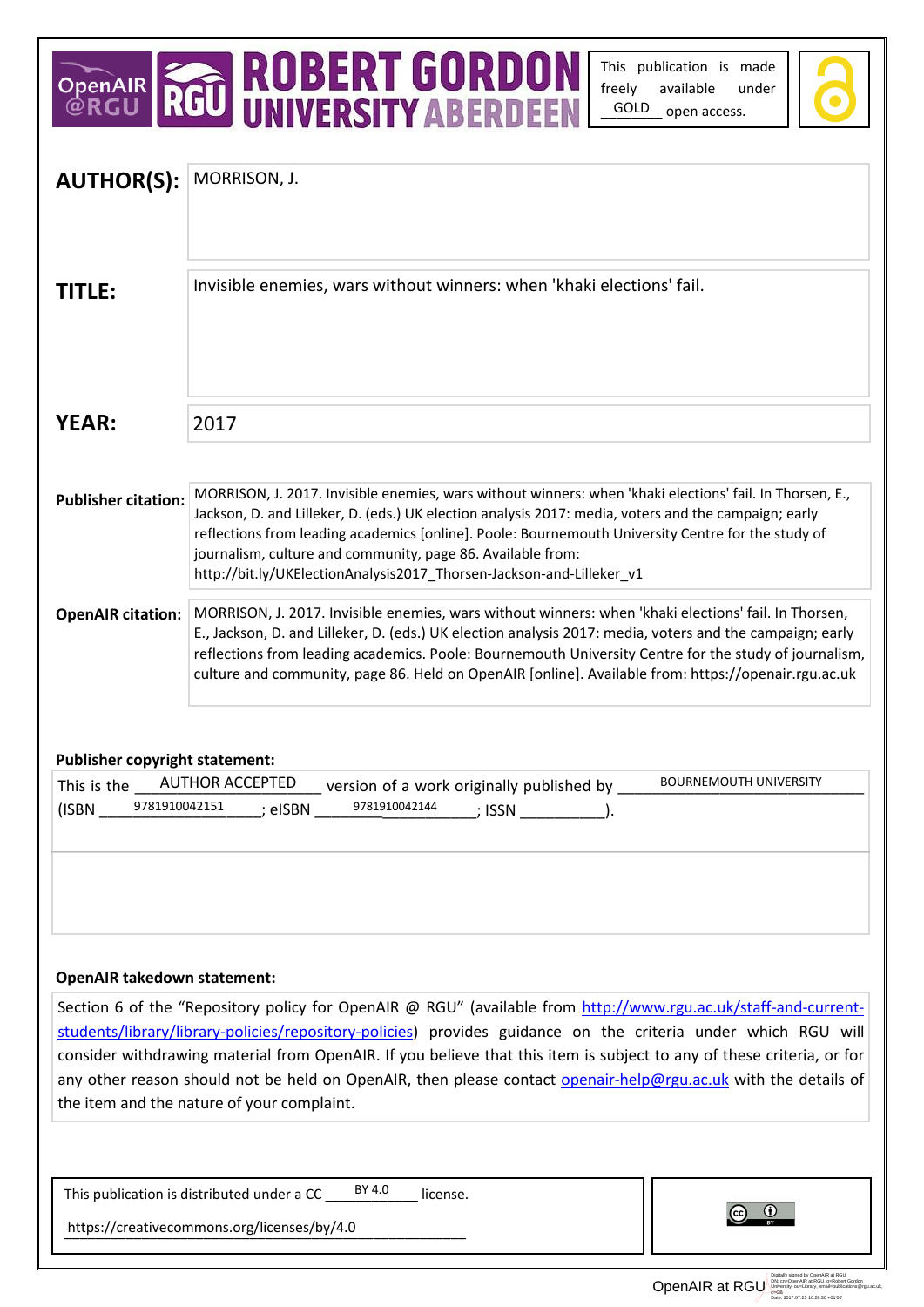## **Invisible enemies, wars without winners: when 'khaki elections' fail**

## Dr James Morrison

Troops on the streets, covert Cobra briefings, terror threat raised to 'critical'. Semantic salami-slicing by security top brass about whether code red means another terrorist attack 'is' or merely 'may be' imminent. Baleful words of defiance from the Downing Street podium about the need to defend 'our values, our country and our way of life'.

Two weeks before polling day, Theresa May and Amber Rudd's politically calculated reply to the carnage in Manchester arguably bore all the symbolism of what Policing the Crisis memorably dubbed 'law and order panic'. From its 'enemy within' rhetoric to its authoritarian actions, the Government's default battle-lines starkly echoed the apocalyptic responses from politicians, judges and law-enforcers that pepper Stuart Hall et al's atomization of an earlier 'crisis' of values, country and way of life – one played out through a distinctly 1970s cocktail of street crime, strikes, protests and (periodic) IRA bombs.

Of course, there is much that is different about the nature of today's marauding 'folk devils' – not least that, compared to the largely specious threat posed by the central bogeymen of Policing the Crisis (black 'muggers'), our latest enemy within, 'radical Islamist terrorism', is real (if also simplistically racialized and, at times, exaggerated). The more 'militarized' nature of the present threat also allows the state and its agencies to conflate law and order and defence under an overarching umbrella of 'security' – both in framing the problem and prescribing policy solutions. Faced with a back-pedalling pacifist as her principal rival – one repeatedly (if disingenuously) accused of opposing 'shoot-to-kill' policing on Britain's streets – by the time terrorists struck again, less than two weeks after the Manchester attack, Downing Street's 'strong and stable' incumbent should have made light weight of mobilizing a wave of public scepticism about Jeremy Corbyn's principled, but presentationally opaque, nuances. Indeed, in her fleet-footed move to take ownership of the earlier terror threat upgrade – appropriating the right to announce it from the independent Joint Terrorism Analysis Centre (JTAC) – May had shown every sign of following the Crosby crib-sheet to the letter. Similarly, her swift deployment of battle-clad troops onto Britain's streets symbolized a readiness to revive the 'war on terror' discourse long since publicly abandoned by UK ministers, with the armoured trappings of a state of emergency.

But, for all the 'strong and stable' imagery, Churchillian grand-standing and warnings of dire peril if 'terrorist sympathizer' Corbyn were elected, this was never going to be a clear-cut khaki election. For one thing, the rhetorical devices used to construct one were barely fit for purpose. With the image of May's 'snap election' statement still fresh in voters' minds, and amid criticism of her reluctance to meet ordinary people or debate her fellow leaders, her Number 10 podium now looked to be more protective